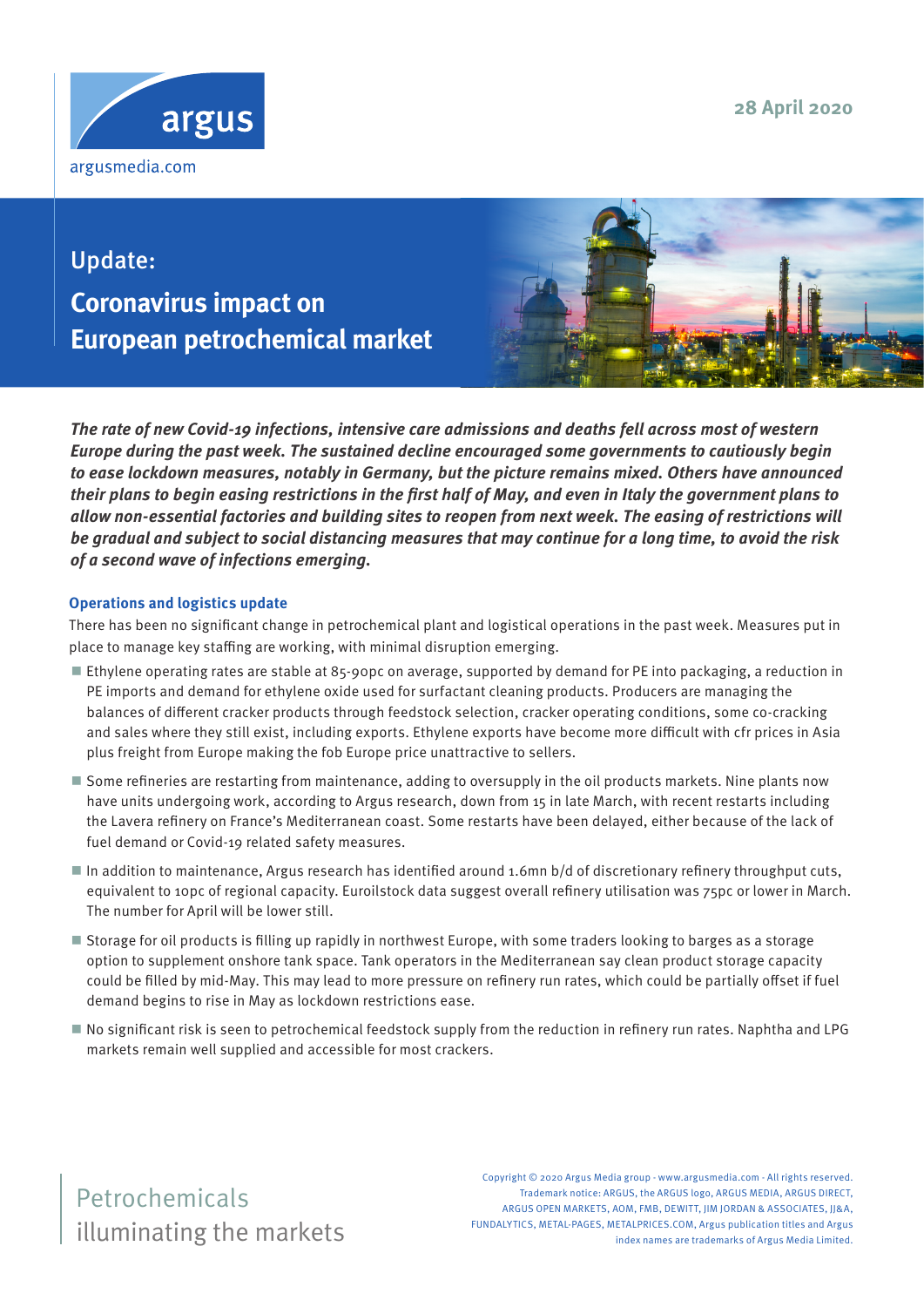#### **Markets**

#### Feedstocks

Global crude markets were relatively stable compared with the previous week's collapse of US oil prices, but remain under pressure. Prompt physical prices in Europe are close to the low seen after the US price crash, at \$13.75/bl on 27 April. The Ice June Brent contract retreated by a similar amount to the prompt market, but retained a \$5-6/bl premium to prompt prices at \$19.99/bl on 27 April, down from \$25.57/bl a week earlier. Naphtha prices recovered from below €100/t on 21 April, but were still down over the week and the average is now €92/t lower in April compared with March. Butane is priced at a discount to naphtha, but propane is at a significant premium with demand still supported by residential heating and other uses. The premium may narrow as temperatures rise across Europe, reducing residential demand for propane, and as petrochemical users adjust to the current cracker economics.

#### Chemicals

European chemical prices remain under pressure from the falls in upstream costs and weaker demand owing to Covid-19 lockdowns, offset partly by firm demand into certain segments and a reduction in derivative imports. Margins across the chain remain healthy because of the fall in feedstock costs, while exports, particularly to Asia-Pacific, are helping to manage otherwise longer balances in ethylene, butadiene, benzene, toluene and mixed aromatics. The decline in naphtha costs of €90-100/t over the past month will be the main driver for May monthly contract price (MCP) discussions in the coming week.

- Negotiations for the May MCP will start next week and, like last month, they will revolve around the major fall in feedstock costs and the market balance. Naphtha costs have dropped by an average of €92/t this month compared with March and could fall further in the coming days. In addition, the market balance is likely to lengthen, as a result of unplanned shutdowns on at least two PE units, reduced contract volumes to PVC buyers and a spot price in Asia-Pacific that barely covers shipping costs.
- The ethylene spot market was relatively active in the past week, an indicator of the increasing difficulty of exporting to Asia-Pacific, but also of strong local demand and margins. Discounts to the MCP have been in a wide range of 45-58pc, depending on geography and timing. The spot market is likely to come under further pressure in the next week for any producer that needs to sell. The alternative is likely to be a cut to cracker operating rates, with producers making different choices based on their own economic assessments.
- The propylene market has fragmented. It remains well-supplied in some regions, particularly for polymer grade at the coast, where recent imports form the US are still being absorbed and where demand is most exposed to the weak demand from automotive and other sectors. Other locations are relatively tighter because of exposure to lower refinery fluid catalytic cracker propylene production and planned maintenance. Rising US prices have closed the arbitrage from the US.
- The butadiene market remains long. The synthetic rubber industry continues to suffer, with Chinese demand yet to resurface and the slow restart of automotive and tire facilities. Many rubber manufacturers were unable to participate in the butadiene MCP negotiations for May, because they declared force majeure on production.
- Oversupply and significantly reduced domestic demand kept Europe the lowest priced region globally for benzene. Interest in exports persisted, with arbitrage possibilities to the US and China providing a floor to the market and tempering the impact on spot prices of recent steep falls in crude. Styrene lost momentum after four straight weeks of increases. Overall supply is abundant, although length has been curbed by domestic production cutbacks and exports to China, where arbitrage economics remain viable.
- Toluene prices have remained relatively flat, with weak domestic chemical demand offset by an increase in exports to China and some interest in the transatlantic arbitrage. The gradual restart of automotive manufacturing across Europe is providing some support to downstream TDI demand, but social distancing measures are expected to keep demand well below pre-coronavirus levels in the near term. Negotiations for the May toluene contract price will begin towards the end of this week.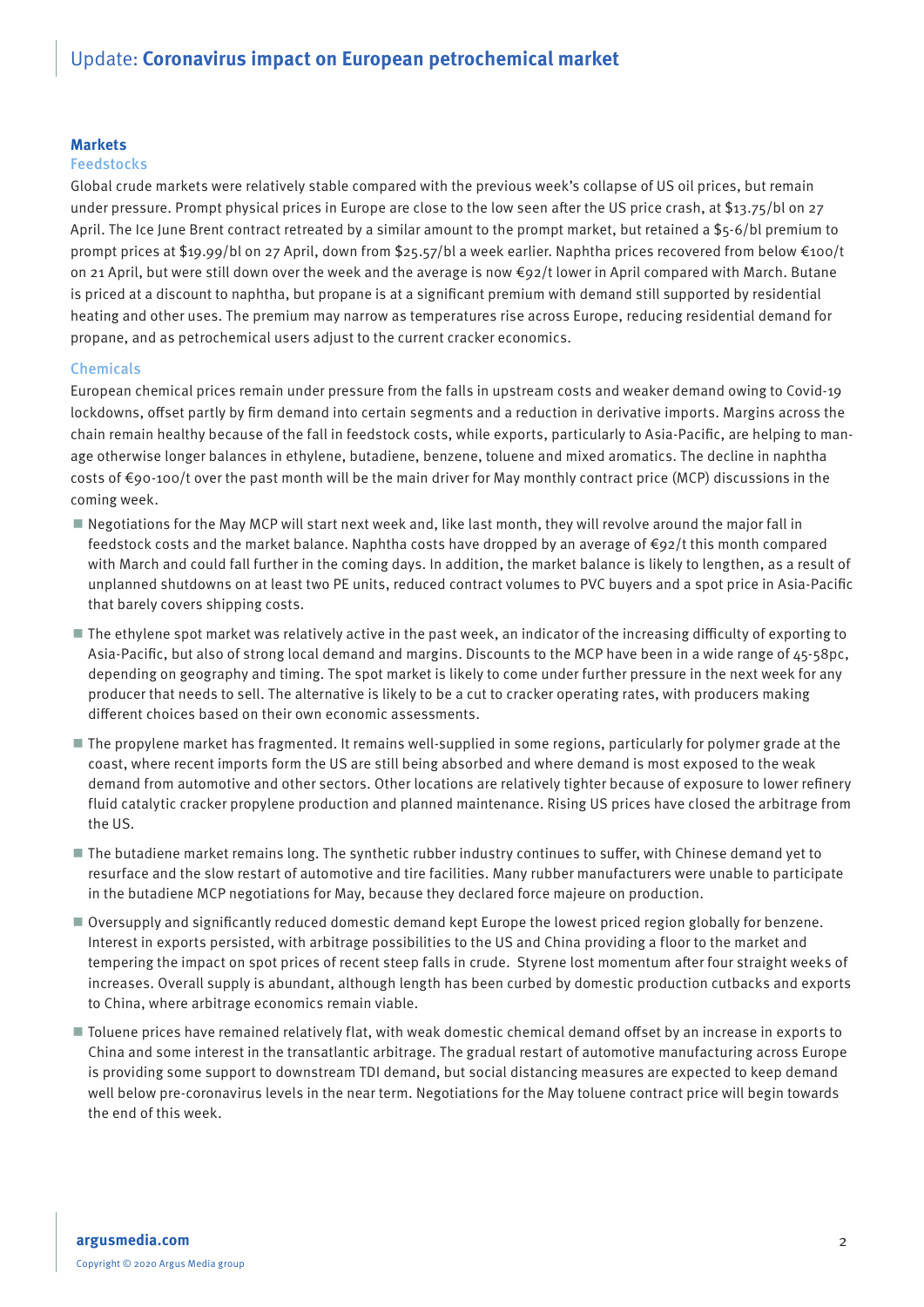## Update: **Coronavirus impact on European petrochemical market**

- Exports of mixed aromatics and reformate to Asia are continuing, despite a sharp rise in freight rates, as the lifting of travel restrictions in China has led to an increase in demand for gasoline and octane components. Around 150,000t of reformate was fixed to load from northwest Europe to China last week, with over 700,000t fixed for export to Asia-Pacific so far in April, well above the 52,000 t/month exported during 2019.
- Exports of purified terephthalic acid (PTA) and toluene to India could be further impacted this year as the country is considering imposing a 15pc Covid-19 tax on some petrochemical imports to help protect its domestic industry. Export interest had already been restricted following the country-wide shutdown from 25 March. A government subcommittee under the chemicals ministry has proposed the new tax, which would be in place from 1 May to 31 March 2021. The 15pc tax, which requires government approval, would be applied in addition to existing import duties. The recommendation covers all petrochemicals imported by India, but a supplementary letter states there could be exemptions for paraxylene, ethylene, ethylene dichloride and vinyl chloride monomer.
- Methanol barge prices softened by around €10/t last week to a €147-148/t fob Rotterdam range, as the slowdown in automotive and construction demand continues to put pressure on the largest derivative in Europe, formaldehyde.
- Northwest European caustic soda contract prices have settled at an average €65/dmt rise at €520-575/dmt fd following sustained chlorine demand losses and caustic soda supply tightness. The seaborne markets have also seen continuing upward price pressure. Northwest European export prices have increased to around \$300/dmt fob, while import prices in the Mediterranean and Black Sea area have settled at around \$400/dmt cfr, including import duty where applicable. The beginning of the easing of lockdown restrictions in many European countries has yet to translate into chlorine and/or caustic soda demand recovery.

#### Downstream and consumer demand

Visibility over short-term demand remains weak. There is optimism that a gradual relaxing of lockdown restrictions could support higher demand and restocking through the supply chain where it has been weakest. Shops reopening will support consumer demand, a pick up in construction activity will support PVC and other markets, and a restart of factories will help demand for engineering polymers recover. But the reality is that any recovery will be gradual while social distancing measures remain in place and business and consumer confidence is low. Production rates in many downstream areas will remain well below pre-coronavirus levels, although a few sectors will remain strong.

- PE producers are seeing solid order entry for May after high sales in March and April. Food packaging and hygiene are driving the trend, but robust volumes are reported almost across the board. There are some early signs of a slowdown at the end-consumer level, which is starting to filter up to some converters, but this may simply be a lack of confidence, and producers are yet to see an impact on their order entry, with solid demand supported by a reduction in imports of commodity grades.
- Construction activity may increase in May as sites in some parts of southern Europe are allowed to reopen after six weeks of almost complete shutdown across the sector in France, Italy and Spain. The recovery will be slow but will provide some cause for optimism for PVC producers, many of which reduced operating rates in April as demand fell by an estimated 20-30pc across Europe on average. Any increase in construction activity will benefit the formaldehyde industry but concerns remain amongst producers as to whether this will represent a significant improvement in real demand in 2020.
- Methanol demand in Europe has reduced heading into the second quarter but there is some support for the silicones segment, making adhesives for healthcare applications, and the pMMA industry making protective screens. In addition, acetic anhydride demand has been supported by pharmaceuticals, where it is used to make medications.
- PP demand is being supported by the packaging and textile industries, despite the impact of Covid-19 on construction and — particularly — on the automotive industry. Producers are seeing a varying impact on overall sales, depending on their location and exposure to different industries, and the estimated demand loss ranges from less than 10pc to up to 40pc.